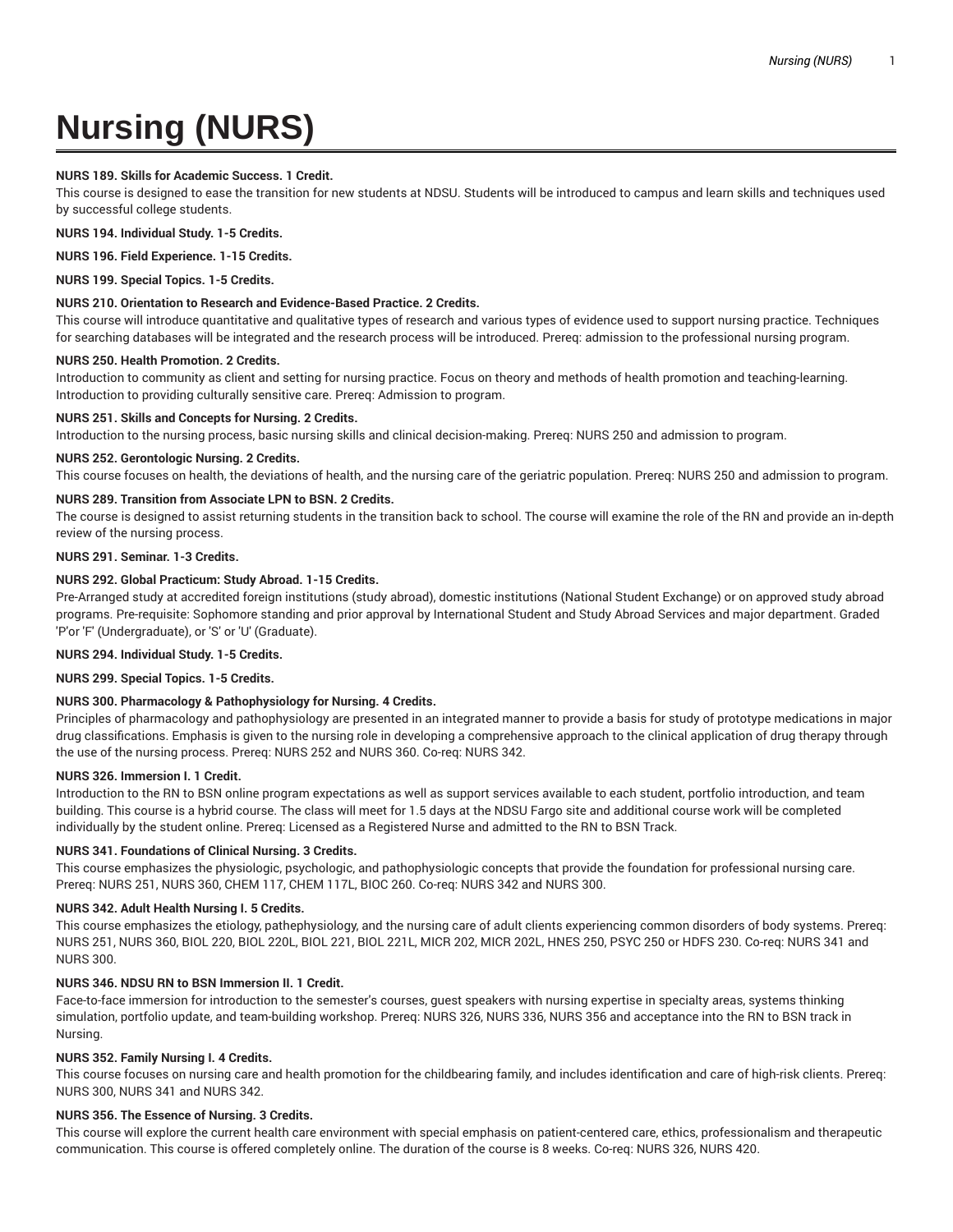# **NURS 360. Health Assessment. 4 Credits.**

Focuses on health assessment and health promotion of individual clients through utilization of the nursing process and basic nursing concepts. Prereq: NURS 210, NURS 250.

# **NURS 362. Family Nursing II. 4 Credits.**

Focuses on nursing care of the child and family as client. Includes infancy through adolescence, hospitalized and within the community, acutely ill and chronically ill; common stressors throughout the growing years; strategies for health promotion. Prereq: NURS 300, NURS 341, NURS 342, PSYC 250 or HDFS 230, HDFS 320, HDFS 340.

## **NURS 366. Quality and Safety in Nursing. 3 Credits.**

This course focuses on the nurse's role in providing safe, quality health care in health systems. Prereq: NURS 386, NURS 388 and students must be accepted into the RN to BSN program.

## **NURS 372. Expanded Family Nursing I. 2 Credits.**

Builds upon prior learning and knowledge about obstetrical and neonatal nursing care with an increased emphasis on advanced concepts including labor & childbirth, complications of childbearing, and common female reproductive conditions. Prereq: NURS 360. Co-req: NURS 374.

#### **NURS 374. Expanded Family Nursing II. 2 Credits.**

Provides the student an opportunity to integrate prior learning and knowledge about pediatric nursing care with an increased emphasis on growth and development, family dynamics, health promotion, and cultural influences. Prereq: NURS 360. Co-req: NURS 372.

#### **NURS 379. Global Seminar. 1-6 Credits.**

NDSU instructed experience or field study in a foreign country. Conducted in English for residence credit. Pre-requisite: Prior approval by International Student and Study Abroad Services and major department. May be repeated. Standard Grading.

## **NURS 382. Clinical Applications. 1 Credit.**

This course provides nursing practice experiences to enhance problem solving, critical thinking, and communication skills. Prereq: NURS 300, NURS 341, NURS 342. Co-req: NURS 352.

## **NURS 386. Chronicity Throughout the Lifespan I. 3 Credits.**

This course will examine the impact of chronic health conditions on the client, the family, society and the health care system. Prereq: NURS 326 and NURS 346. Restrictions: Must be accepted to the RN to BSN track.

#### **NURS 388. Chronicity Throughout the Lifespan II. 3 Credits.**

Students will explore the most common chronic diseases and treatment, including implications for clients, families, society, and health care systems. Prereq: NURS 386.

#### **NURS 391. Seminar. 1-3 Credits.**

# **NURS 392. Global Practicum: Study Abroad. 1-15 Credits.**

Pre-Arranged study at accredited foreign institutions (study abroad), domestic institutions (National Student Exchange) or on approved study abroad programs. Pre-requisite: Sophomore standing and prior approval by International Student and Study Abroad Services and major department. Graded 'P'or 'F' (Undergraduate), or 'S' or 'U' (Graduate).

#### **NURS 394. Individual Study. 1-5 Credits.**

# **NURS 397. Fe/Coop Ed/Internship. 1-4 Credits.**

**NURS 399. Special Topics. 1-5 Credits.**

# **NURS 402. Mental Health Nursing. 4 Credits.**

Synthesis and application of nursing and psychiatric-mental health concepts to promote the wellness of individuals and groups. Prereq: NURS 352, NURS 362.

## **NURS 403. Adult Health Nursing II. 1-5 Credits.**

Focuses on the etiology, pathophysiology, and nursing care of adult clients experiencing selected clinical problems originating from respiratory and cardiovascular systems, neuro trauma, and multisystem problems. Care of families of clients is also emphasized. Prereq: NURS 352, NURS 362.

#### **NURS 404. Adult Health III. 4 Credits.**

The etiology, pathophysiologic mechanisms, and organization of nursing care of adult clients experiencing selected complex stressors. Prereq: NURS 342, NURS 403 and admission to program.

#### **NURS 405. Psychsocial Nursing. 2 Credits.**

In this course the student will synthesize prior learning with further exploration of psychosocial nursing. Prereq: Licensure as practical nurse, admission to program.

# **NURS 406. Community & Public Health Nursing. 4 Credits.**

The focus of this course will include the core functions of public health, partnering with the community, primary prevention, creation of healthy environments, service to those at risk, stewardship of resources, and multidisciplinary collaboration. Prereq: NURS 250, NURS 402, NURS 403 or NURS 289 and NURS 360.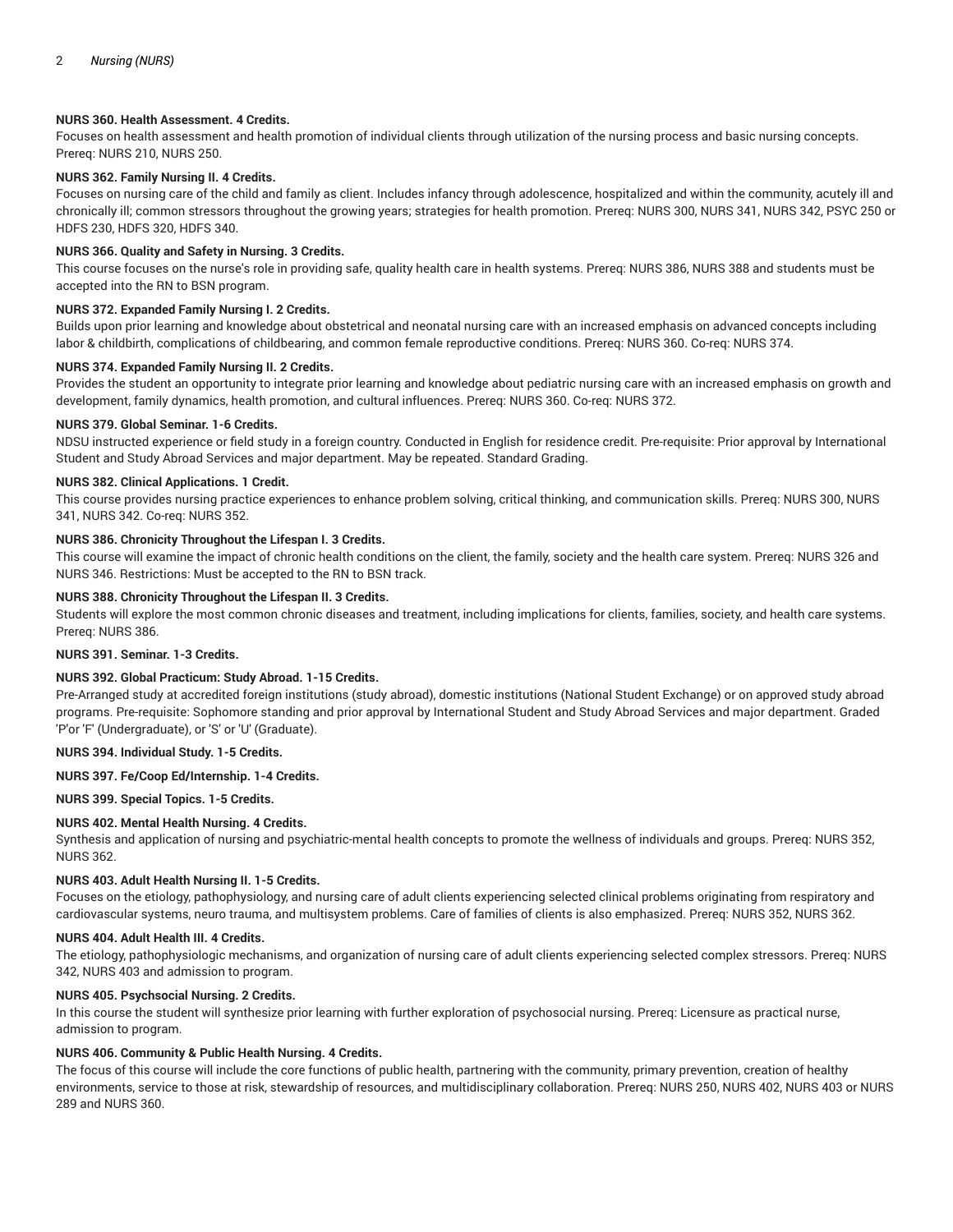# **NURS 407. Adult Health: Complex Problems. 3 Credits.**

Designed for persons with a nursing license, this course focuses on the etiology, pathophysiologic mechanisms, and organization of nursing care for adult clients experiencing selected complex stressors. Prereq: NURS 360.

# **NURS 407L. Expanded Clinical Practice for the LPN-BSN. 3 Credits.**

This course focuses on the etiology, pathophysiologic mechanisms, and mental health aspects of nursing care for patients in a variety of settings including medical/surgical, critical care, labor and delivery and simulation. Prereq: NURS 372 and NURS 407.

#### **NURS 410. Research and Redesign. 2 Credits.**

A study of the research process. Emphasis is placed on critically evaluating nursing research and utilizing research for evidence-based practice. Discussion about quality improvement principles prepares the nurse to participate in redesign. Prereq: NURS 210, NURS 342, NURS 360 and admission to the professional nursing program.

# **NURS 420. Evidence-Based Practice and Research in Nursing. 3 Credits.**

This course will introduce the research process with the emphasis on developing skills as a consumer of research. Students will gain knowledge in the areas of research Prereq: NURS 289 or NURS 356. RN to BSN: co-req: NURS 326 and NURS 356.methods, critical appraisal of research, and the concepts of evidence-based practice.

#### **NURS 422. Contemporary Issues in Mental Health Nursing. 2 Credits.**

This elective course is designed to increase awareness of contemporary issues in mental health nursing, with emphasis on psychiatric disorders in the general hospital, interpersonal violence, addiction, and emotional intelligence. Prereq: admission to the professional Nursing program.

#### **NURS 426. NDSU RN to BSN Immersion III. 1 Credit.**

Face-to-face immersion with introduction to the semester's courses, guest speakers to address nursing roles in the community, portfolio update, and team building projects. Co-req: NURS 446, NURS 446L, NURS 436.

#### **NURS 436. Transcultural Nursing Care. 3 Credits.**

Nursing 436 Transcultural Nursing will explore the effects of race and culture on life patterns with special emphasis on health care and health care practices. The course is offered completely online. Duration of the course is eight weeks. Co-req: NURS 426, NURS 446, NURS 446L.

#### **NURS 446. Population Focused Nursing Care. 3 Credits.**

The focus of this course will include the core functions of public health, partnering with the community, primary and secondary prevention, creation of healthy environments, service to those at risk, stewardship of resources, and multidisciplinary collaboration. Co-req: NURS 426, NURS 446L, NURS 436.

# **NURS 446L. Population Focused Nursing Care - Clinical. 1 Credit.**

This course will provide students the opportunity to collaborate with public health agencies or community sites to implement principles of populationfocused care. The experience can be arranged in the student's residence community. Co-req: NURS 426, NURS 446, NURS 436.

#### **NURS 450. Nursing Synthesis/Practicum. 4 Credits.**

NURS 450 is the capstone course in the nursing major and provides a framework for the student's transition to the entry-level professional role. 1 credit didactic, 3 credits clinical. Prereq: CHP 400, NURS 250, NURS 251, NURS 252, NURS 341, NURS 342, NURS 352, NURS 360, NURS 362, NURS 402, NURS 403 and NURS 460 and admission to program. Co-req: NURS 404, NURS 406.

#### **NURS 456. RN to BSN Immersion IV. 1 Credit.**

Face-to-face immersion for introduction to the semester's courses. Guest speakers to introduce advancing to master's or doctorate degrees, portfolio update, and leadership workshop. Prereq: NURS 366.

# **NURS 460. Management, Leadership and Career Development. 3 Credits.**

This course focuses on the study of management and leadership concepts and issues in professional nursing. This course will also incorporate a guide for career development. Prereq: NURS 342 or NURS 360.

# **NURS 462. Nurses as Leaders. 3 Credits.**

This online course focuses on the study of leadership and management concepts and issues in professional nursing. Prereq: NURS 456.

#### **NURS 462L. Nursing Leadership Practicum. 1 Credit.**

Students will develop a capstone project to improve an aspect of health care, utilizing knowledge from previous courses, including research, and evidence-based practice, leadership, quality and safety. Prereq: NURS 456.

#### **NURS 478. BSN Capstone. 3 Credits.**

Students will develop a capstone project to improve an aspect of health care, utilizing knowledge from previous courses, including research and evidence-based practice, leadership, quality and safety. Prereq: NURS 456.

#### **NURS 479. Global Seminar. 1-6 Credits.**

NDSU instructed experience or field study in a foreign country. Conducted in English for residence credit. Pre-requisite: Prior approval by International Student and Study Abroad Services and major department. May be repeated. Standard Grading.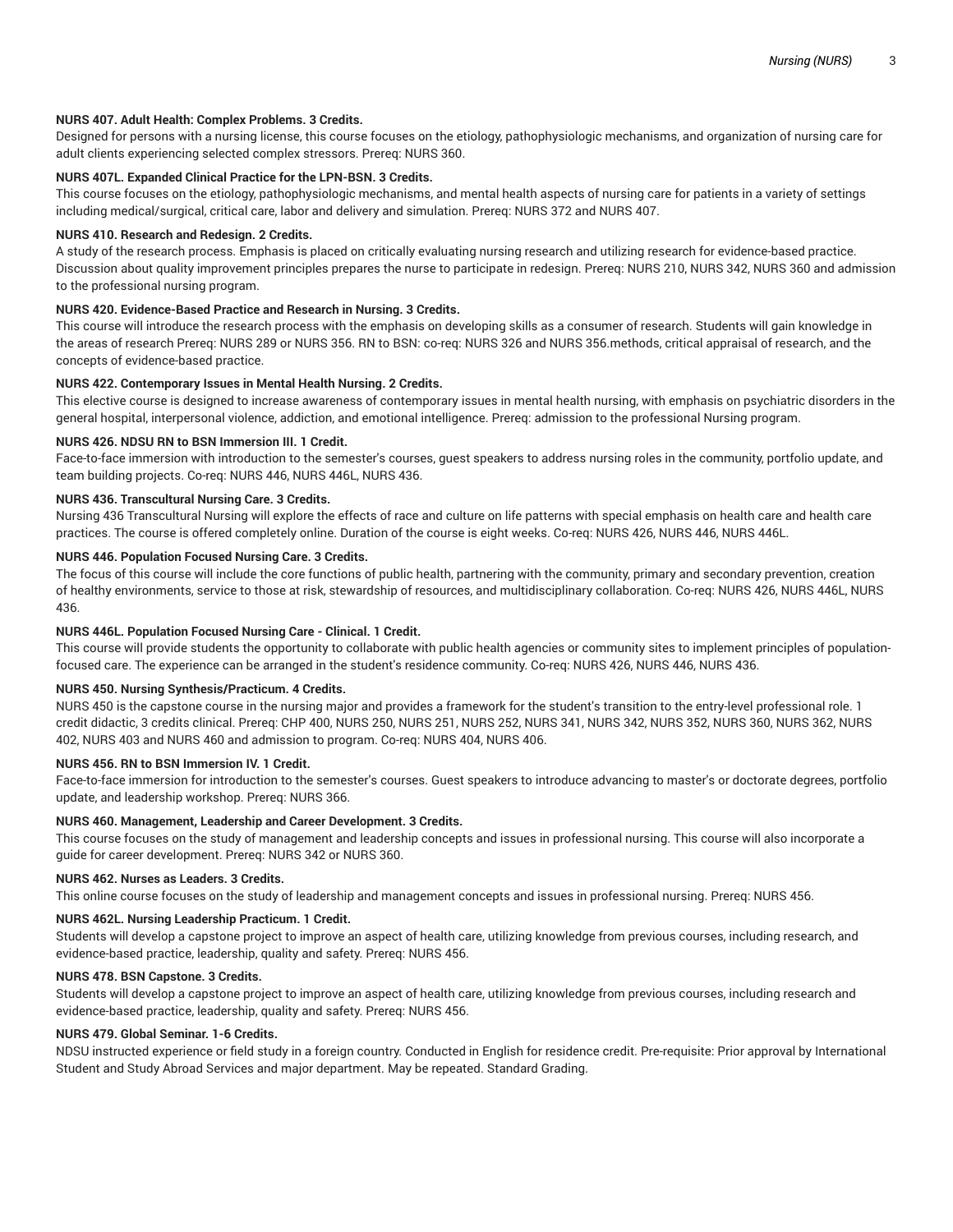# **NURS 491. Seminar. 1-5 Credits.**

## **NURS 492. Global Practicum: Study Abroad. 1-15 Credits.**

Pre-Arranged study at accredited foreign institutions (study abroad), domestic institutions (National Student Exchange) or on approved study abroad programs. Pre-requisite: Sophomore standing and prior approval by International Student and Study Abroad Services and major department. Graded 'P'or 'F' (Undergraduate), or 'S' or 'U' (Graduate).

**NURS 494. Individual Study. 1-5 Credits.**

**NURS 496. Field Experience. 1-15 Credits.**

**NURS 499. Special Topics. 1-5 Credits.**

**NURS 679. Global Seminar. 1-6 Credits.**

**NURS 690. Graduate Seminar. 1-3 Credits.**

# **NURS 692. Global Practicum: Study Abroad. 1-15 Credits.**

Pre-Arranged study at accredited foreign institutions (study abroad), domestic institutions (National Student Exchange) or on approved study abroad programs. Pre-requisite: Sophomore standing and prior approval by International Student and Study Abroad Services and major department. Graded 'P'or 'F' (Undergraduate), or 'S' or 'U' (Graduate).

**NURS 695. Field Experience. 1-15 Credits.**

**NURS 696. Special Topics. 1-5 Credits.**

#### **NURS 715. Advanced Community Assessment. 3 Credits.**

Epidemiologic techniques, reporting, and research will be presented. Emphasis is placed on disease prevention and control. Health problems of national and international significance will be examined and strategies for solutions and/or management will be proposed. Prereq: an inferential statistics course.

**NURS 790. Graduate Seminar. 1-3 Credits.**

**NURS 791. Temporary/Trial Topics. 1-5 Credits.**

**NURS 793. Individual Study. 1-5 Credits.**

**NURS 794. Practicum. 1-8 Credits.**

**NURS 795. Field Experience. 1-15 Credits.**

**NURS 796. Special Topics. 1-5 Credits.**

**NURS 797. Master's Paper. 1-3 Credits.**

**NURS 798. Master's Thesis. 1-10 Credits.**

# **NURS 801. Theoretical Perspectives of the Discipline. 3 Credits.**

The course is designed to help the student analyze, critique and apply a variety of nursing theories, models and conceptual frameworks in advanced nursing practice. Incorporation of writing methods emphasized for professional development.

#### **NURS 802. Ethics and Health Policy in Nursing. 2 Credits.**

Analyze interactions among common clinical, organizational, societal, and policy decisions from ethical and legal perspectives. Evaluates selected theories and models of decision making and health care.

#### **NURS 804. Nursing Research/Evidence Based Practice. 3 Credits.**

Exploration of methodologies of scholarly inquiry in nursing with an emphasis on the utilization of evidenced based practice in the advanced nursing practice role.

#### **NURS 806. Health Care Delivery Systems, Financing and Informatics. 3 Credits.**

Analysis of health care system, financial management, use of informatics, and measurement of patient outcomes are the focus of this course. Advanced practice nurses play a leadership role while participating in system decisions including monitoring financial information, promoting quality improvement and managing and utilizing health care information.

#### **NURS 810. Health Promotion and Disease Prevention. 2 Credits.**

This course critically examines patterns of health behaviors, risk assessment, lifestyles, developmental stages, sociocultural, psychological, and spiritual contributions to well-being. Includes data-based assessment and management of preventive health services and common acute and chronic conditions.

## **NURS 812. Advanced Health Assessment. 3 Credits.**

Performance of health histories, complete physical/psychosocial assessments, and developmental assessments of clients from across the lifespan. A laboratory component is included.

#### **NURS 812P. Assessment Practicum. 6 Credits.**

In this course the student integrates health history, physical examination and laboratory evaluations in a plan for management of client needs. Prereq: NURS 812.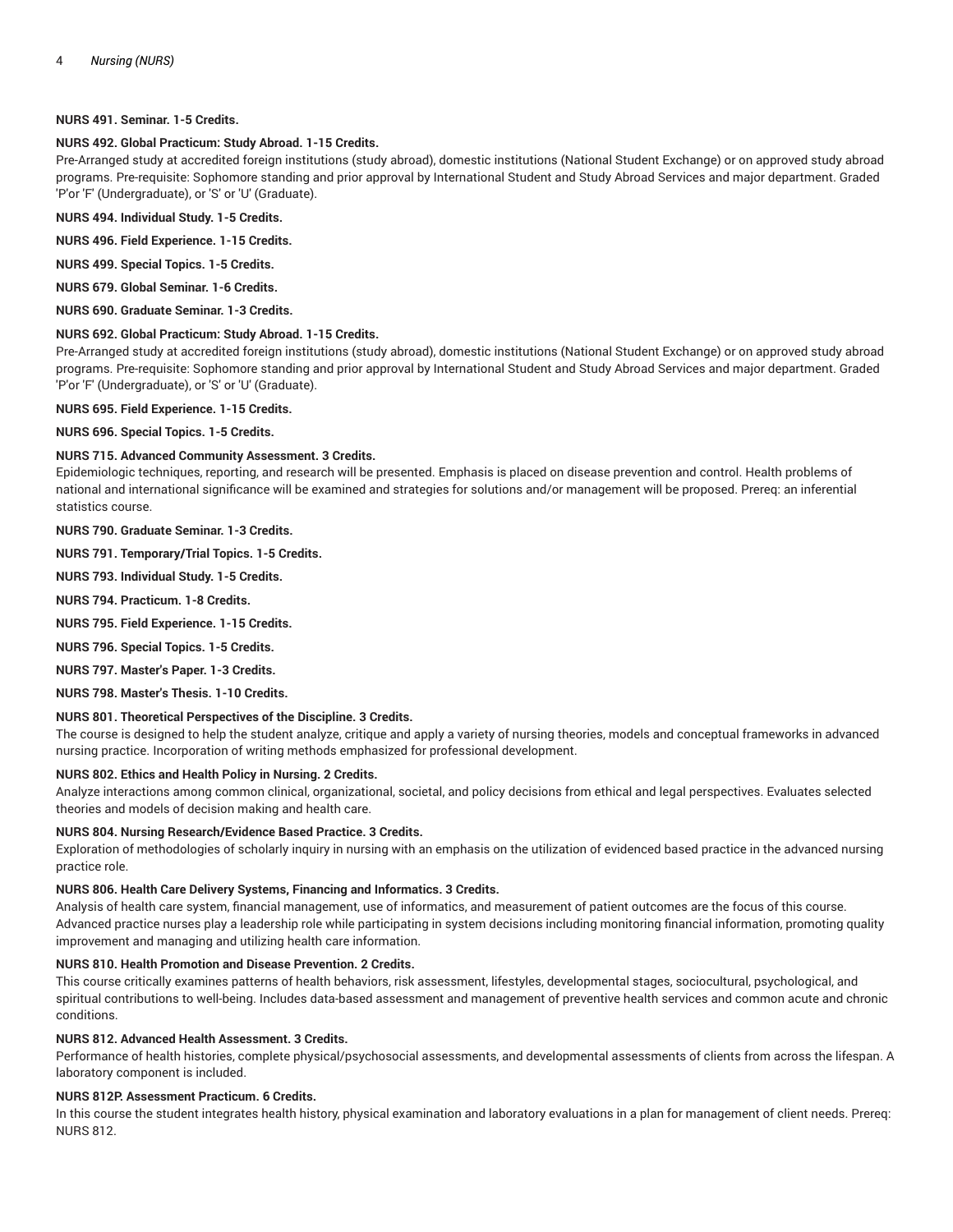# **NURS 814. Advanced Pathophysiology Across the Lifespan I. 2 Credits.**

General pathophysiological responses to selected body systems to disease processes are presented from both biological and behavioral perspectives. Emphasis on normal cellular function, developmental changes and common physiological symptoms.

# **NURS 816. Advanced Pathophysiology Across the Lifespan II. 2 Credits.**

Builds on the context from NURS 814 with emphasis on normal cellular function, developmental changes and common physiological symptoms. Synergistic clinical manifestations and total body-mind responses to system alterations. Prereq: NURS 814.

#### **NURS 820. Advanced Practice Roles. 3 Credits.**

This course addresses scope of practice, legal parameters of advanced practice, and leadership in the advanced practice nursing role. Restrictions: Current 3rd status in the NDSU DNP program.

# **NURS 830. Clinical Applications. 3 Credits.**

Student designs individualized study in an area of focus. Options include extension of a scholarly study, extended clinical practice, intensive study of specialized treatment modality and other appropriate foci. Prereq: NURS 634.

# **NURS 831. Advanced Pharmacology I. 2 Credits.**

Information relative to therapeutic management guidelines for treatment of selected disease processes. Drug information by classification and basic principles of pharmacodynamic and pharmacokinetics, clinical uses, mechanisms of action, contraindications, adverse reactions, and client education implications.

#### **NURS 832. Advanced Pharmacology II. 2 Credits.**

Continuation of information relative to therapeutic management guidelines for treatment of selected disease processes. Drug information by classification and basic principles of pharmacodynamic and pharmacokinetics, clinical uses, mechanisms of action, contraindications, adverse reactions, and client education implications. Prereq: NURS 631.

#### **NURS 833. Family Primary Care I:Assessment and Management. 3 Credits.**

Clinical decision making skills are fostered in the diagnosis, management, monitoring and evaluation of common acute, emergent, and chronic health conditions. Selected case studies of clients will be examined in relation to problems, diagnoses, plans, and evaluations. Prereq: NURS 812P, NURS 816.

#### **NURS 833P. Family Primary Care:Residency I. 6 Credits.**

Student synthesizes skills acquired in previous didactic and clinical courses to provide diagnosis, treatment, and management of an increasingly varied group of clients. Prereq: NURS 833.

# **NURS 834. Family Primary Care II:Assessment and Management. 3 Credits.**

Clinical decision making skills are fostered in the diagnosis, management, monitoring and evaluation of common acute, emergent, and chronic health conditions. Selected case studies of clients will be examined in relation to problems, diagnoses, plans, and evaluations. Prereq: NURS 833.

# **NURS 834P. Family Primary Care:Residency II. 6 Credits.**

Students synthesize skills acquired in previous didactic and clinical courses, in particular NURS 833P, to provide diagnosis, treatment, and management of an increasingly varied group of clients. Prereq: NURS 833P.

# **NURS 835P. Practicum IV: FNP Role Integration. 6 Credits.**

Application of skills and clinical experiences in primary care. Didactic concepts are incorporated in the student's practice, supervised by a health care provider who has documented expertise in the area of specialization. History, physical examinations, and diagnostic analysis will be integrated into evaluation of clients. Prereq: NURS 834P.

## **NURS 835. Family Primary Care III: Assessment and Management. 2 Credits.**

Continuation of Family Primary Care I and II. Focus on health promotion, maintenance, restoration and disease prevention. Application of healthrelated theories, family dynamics, methods of human genetics, research protocols, ethics, cost effectiveness and legal ramifications for advanced nursing practice. Prereq: NURS 834.

#### **NURS 836P. Practicum V: FNP Role Integration. 7 Credits.**

Application of skills and clinical experiences in primary care. Didactic concepts are incorporated in the student's practice, supervised by a health care provider who has documented expertise in the area of specialization. History, physical examinations, and diagnostic analysis will be integrated into evaluation of clients. Prereq: NURS 835P.

# **NURS 850P. Family Primary Care: Specialty Practicum. 3 Credits.**

Students are immersed into a specialty clinical area and supervised by a healthcare provider with expertise in the specialty. Theory, research, and didactic learning are incorporated in the student's clinical experience. Prereq: NURS 834P.

#### **NURS 880. Interprofessional Collaborative Practice. 2 Credits.**

Building on prior learning, graduate nursing students will synthesize and analyze interprofessional skills required to assume the role of provider on the healthcare team, such as communication, collaboration, leadership, conflict resolution, consultations, team building, and roles and responsibilities. Prereq: NURS 820.